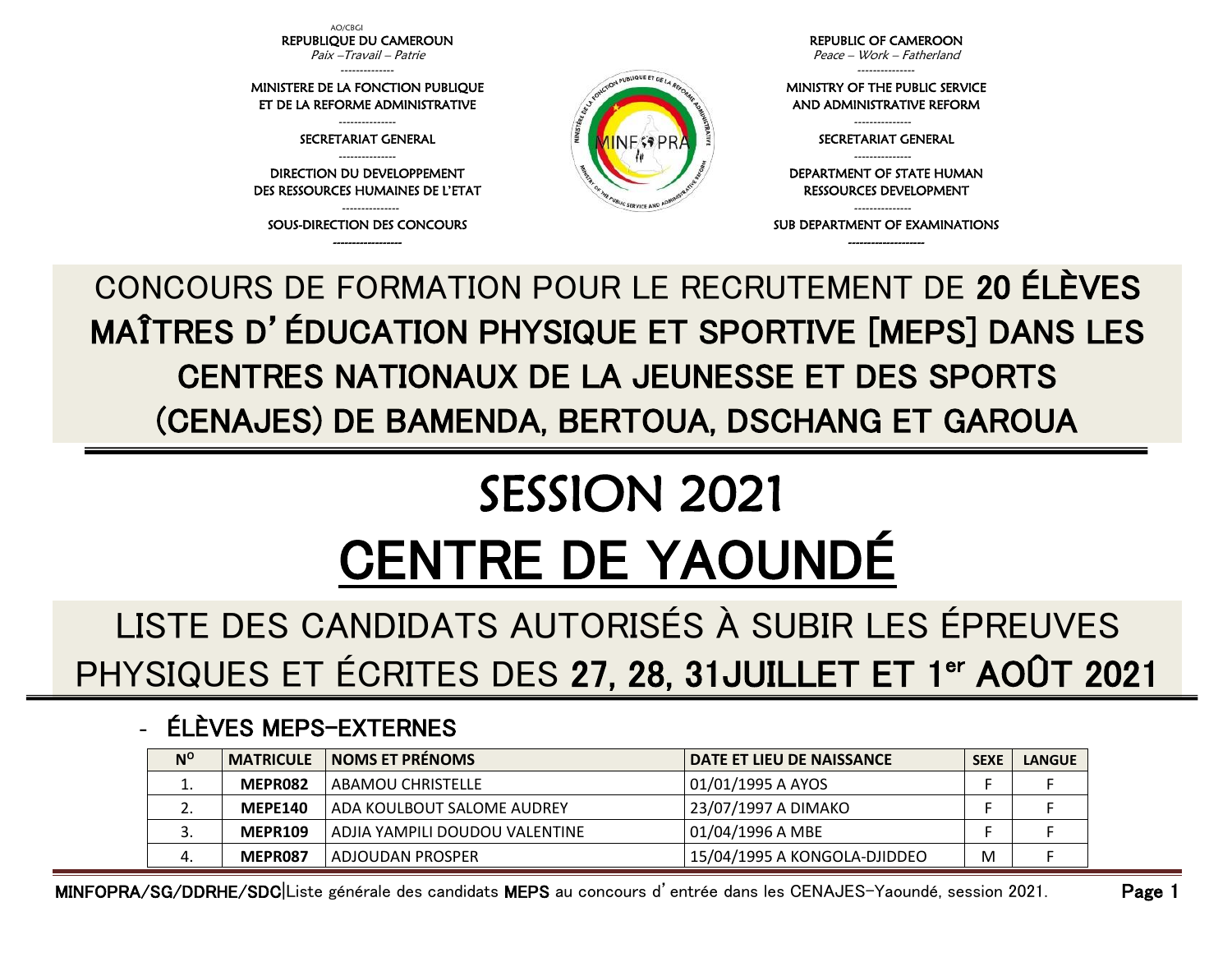| 5.  | <b>MEPE025</b> | AÏCHA NYET                             | 26/02/1991 A DOUALA          | F | F  |
|-----|----------------|----------------------------------------|------------------------------|---|----|
| 6.  | MEPR038        | <b>AKAZOH WILLIBRODE</b>               | 27/02/1992 A BALEVENG        | M | F  |
| 7.  | <b>MEPL188</b> | AKOA ONGONO THERESE SABINE ELIANNE     | 22/05/2000 A YAOUNDE         | F | F  |
| 8.  | <b>MEPR182</b> | AMBESSO EDOUARD                        | 19/02/2000 A TOULOUM         | M | F  |
| 9.  | <b>MEPE189</b> | AMVELA AMVELA BORIS KEVIN              | 19/06/2000 A ENDAM II        | M | F. |
| 10. | <b>MEPE045</b> | <b>ANDING MARIE ROSE</b>               | 22/09/1992 A BERTOUA         | F | F  |
| 11. | MEPR078        | ATANGANA MARUIS DIEUDONNE              | 06/10/1994 A METET           | M | F  |
| 12. | MEPR031        | ATEBA ALBERT GHISLAIN                  | 10/08/1991 A YAOUNDE         | M | F. |
| 13. | MEPR054        | ATEBA BILOA SABINE LEONIE              | 28/05/1993 A NTUI            | F | F  |
| 14. | <b>MEPY155</b> | ATOUDJOM NGUEMALEU NESLIE FARELLE      | 17/04/1998 A BAFANG          | F | F  |
| 15. | MEPR084        | AVOZOA MPANG DANIELLE ALEXE BERNADETTE | 07/02/1995 A YAOUNDE         | F | F  |
| 16. | MEPR032        | AWU CLAIRE VICHY                       | 20/08/1991 A YAOUNDE         | F | F  |
| 17. | MEPR034        | <b>BADAWE ANDRE</b>                    | 22/10/1991 A SAOTSAI-TOULOUM | M | F  |
| 18. | MEPR040        | <b>BALOMO BOBIONGONO ERIC</b>          | 29/03/1992 A BEGNI-BOKITO    | M | F  |
| 19. | MEPR012        | <b>BATOUMBEK JEAN JULES</b>            | 13/08/1990 A NDIKINIMIKI     | M | F  |
| 20. | <b>MEPR165</b> | <b>BAYANG NICOLAS</b>                  | 06/12/1998 A MBANDJOCK       | M | F  |
| 21. | MEPR011        | BAYER HAMADJABOU                       | 28/07/1990 A MOKOLO          | M | F  |
| 22. | <b>MEPE123</b> | BEKOLO BEKOLO JULIEN SOREL             | 02/01/1997 A MEBOLO          | M | F  |
| 23. | <b>MEPE147</b> | <b>BIANDO KOEKE DONALD</b>             | 17/11/1997 A KETTE           | M | F  |
| 24. | <b>MEPR173</b> | BIBIANGKONONGANG JULES CHISTIAN        | 06/04/1999 A NKONDJOCK       | M | F  |
| 25. | <b>MEPR176</b> | BIHINA MBARGA TABI ARTHUR              | 23/08/1999 A YAOUNDE         | M | F  |
| 26. | <b>MEPE167</b> | <b>BIKIE BIKIE GGINA PASCALE</b>       | 12/12/1998 A METET           | F | F  |
| 27. | MEPR001        | <b>BINA ABANDA PATRICK</b>             | 09/02/1990 A OKASSANG        | M | F  |
| 28. | <b>MEPE106</b> | <b>BITHE ODILON MARTIAL</b>            | 17/01/1996 A BERTOUA         | F | F  |
| 29. | MEPR010        | <b>BITOTE EMANE YVES THIERY</b>        | 26/07/1990 A BENGBIS         | M | F  |
| 30. | <b>MEPR216</b> | CHEBOU FOZEU CALIXTE                   | 09/02/2003 A BAFOUSSAM       | M | F  |
| 31. | <b>MEPR129</b> | DIM ELOCK JEAN AMOS                    | 19/03/1997 A NKONDJOCK       | M | F  |
| 32. | <b>MEPR179</b> | DJAGBA MARTIN                          | 17/12/1999 A TCHATIBALI      | M | F  |
| 33. | MEPR041        | DJIONDJI ODILE ARLETTE                 | 03/04/1992 A BANGOUA         | F | F  |
| 34. | <b>MEPR196</b> | DJOUMESSI FOKOU DILANE NOEL            | 21/03/2001 A BATCHAM         | M | F  |
| 35. | <b>MEPE206</b> | DONGMO VIANY CABRELLE                  | 27/02/2002 A BAFOU           | F | F  |
| 36. | <b>MEPE104</b> | DOUPOOM DJOULDE ABDOULAYE              | 30/12/1995 A MBE             | M | F  |
| 37. | <b>MEPL163</b> | EBOUTOU MEVA'A KAELLY CAROLINE         | 06/11/1998 A YAOUNDE         | F | F  |
| 38. | <b>MEPR215</b> | <b>EBWE STEVY RICK</b>                 | 08/01/2003 A LOMIE           | M | F. |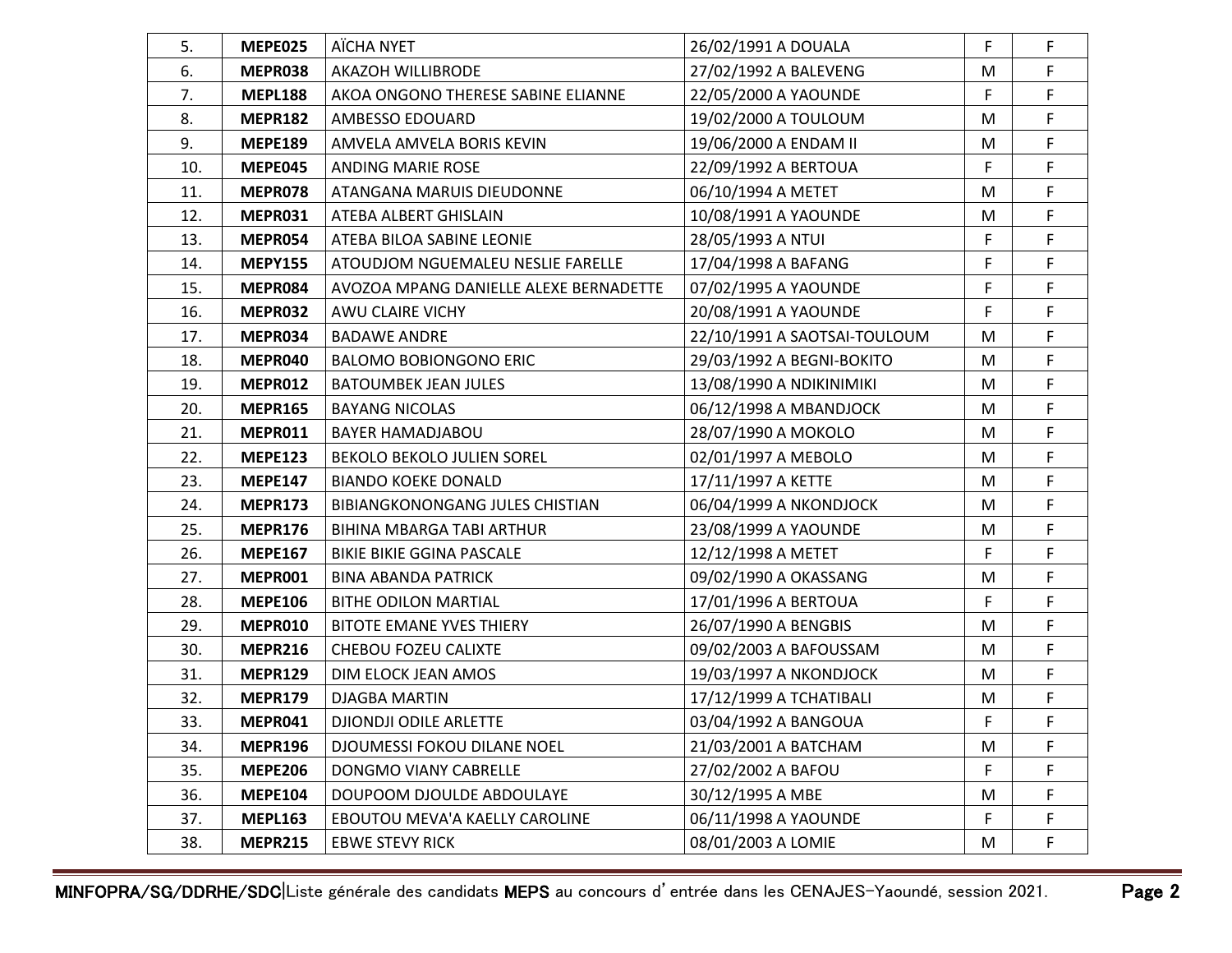| 39. | <b>MEPE170</b> | ELANGA ZAMBO HERVE                   | 21/01/1999 A NDIBIDJENK-AKONOLINGA | M  | $\mathsf F$ |
|-----|----------------|--------------------------------------|------------------------------------|----|-------------|
| 40. | MEPR099        | ELOUNDOU NDONGO ALBERT OLIVIER       | 06/11/1995 A YAOUNDE               | M  | F           |
| 41. | <b>MEPR108</b> | ESSAMA MYLENE DIANE                  | 03/03/1996 A TENG AKONOLINGA       | F  | F           |
| 42. | <b>MEPE061</b> | <b>ESSINGA DJAP PASCALINE</b>        | 29/10/1993 A BERTOUA               | F  | F           |
| 43. | MEPR068        | EYENGA BERNADETTE ALICE              | 19/02/1994 A YAOUNDE               | F. | F           |
| 44. | <b>MEPR131</b> | FOUDA ATANGANA JEAN CLAUDE           | 26/03/1997 A SA'A                  | M  | F           |
| 45. | <b>MEPR130</b> | <b>GAMAL NASSER SALI</b>             | 24/03/1997 A YAOUNDE               | M  | F           |
| 46. | MEPR042        | <b>GASSO MAIKINDIM JEANNETTE</b>     | 12/07/1992 A YAOUNDE               | F  | F           |
| 47. | <b>MEPE190</b> | <b>GUEMOADA AMANG</b>                | 03/09/2000 A YAOUNDE               | M  | F           |
| 48. | <b>MEPR118</b> | <b>HADI SAIDA</b>                    | 31/10/1996 A GAROUA                | M  | F           |
| 49. | <b>MEPR154</b> | KANGUE HAPPI BEAUCLAIR               | 20/03/1998 A MATOUBE               | M  | F           |
| 50. | MEPR072        | <b>KENFACK GUIMADJOU AURERIE</b>     | 10/04/1994 A QT MEKONG             | F  | F           |
| 51. | <b>MEPR169</b> | KIYETET NJEUKOUE LUCRECE MELISSA     | 03/01/1999 A BANGOULAP             | F  | F           |
| 52. | MEPR064        | <b>KOUANOU MERLINE</b>               | 01/01/1994 A MBALMAYO              | F  | F           |
| 53. | <b>MEPR132</b> | KWENAYE TSAYO CALIXTE BRENDA         | 01/05/1997 A EDEA                  | F  | F           |
| 54. | <b>MEPE192</b> | LEMO BELINGA SUZANNE NOEL            | 03/01/2001 A BERTOUA               | F  | F           |
| 55. | MEPR014        | MAKOUDJOU TCHINDA SANDRIE BERNADETTE | 23/08/1990 A BAPI                  | F. | F           |
| 56. | <b>MEPR113</b> | <b>MANA ALPHONSE BORIS</b>           | 10/06/1996 A KOUAMBO               | M  | F           |
| 57. | MEPR049        | MBAMA DAVID DEVILO                   | 01/01/1993 A ENGOUTOUK             | M  | F           |
| 58. | MEPR022        | MBEY NGUIMBUS JOSEPH EMMANUEL        | 18/01/1991 A MANDOUMBA             | M  | F           |
| 59. | <b>MEPR213</b> | MBOKE MVONDO GHISLAIN DONALD         | 01/01/2003 A BUEA-FAKO             | M  | F           |
| 60. | MEPR059        | MBOZO'O ONDJA'A ADELAIDE LAURE       | 20/09/1993 A OVENG-YEMVAK          | F  | F           |
| 61. | <b>MEPE120</b> | <b>MENGANG CHRISTIAN</b>             | 01/12/1996 A MINTA                 | M  | F           |
| 62. | MEPR037        | <b>MOUGA NGALEU SORELLE</b>          | 30/01/1992 A MOUMEE                | F  | F           |
| 63. | <b>MEPW158</b> | MOUKTAR HAMADOU                      | 30/05/1998 A BODONG-LIBE           | M  | F           |
| 64. | <b>MEPR124</b> | NDONGO BWAME CHARLEM BOVEN           | 10/01/1997 A YAOUNDE               | M  | F           |
| 65. | <b>MEPR066</b> | <b>NENBA EMMANUEL</b>                | 12/01/1994 A GUIDIGUIS             | M  | F           |
| 66. | <b>MEPR212</b> | NGONO SANDJOUMBI ESTELLE BRENDA      | 12/11/2002 A NKOTENG               | F  | F           |
| 67. | <b>MEPR191</b> | NGOUANET FOTSA WILFRIED              | 22/09/2000 A BAMENDOU              | M  | F           |
| 68. | <b>MEPR115</b> | NGOUEGNI GEORGETTE                   | 22/07/1996 A BABADJOU              | F  | F           |
| 69. | <b>MEPR105</b> | NGOUETSO LONLAK MIRABELLE LAURE      | 04/01/1996 A MBOUDA                | F  | F           |
| 70. | <b>MEPR148</b> | <b>NGOUINA GASTON</b>                | 31/12/1997 A GUIRLING              | M  | F           |
| 71. | <b>MEPE097</b> | <b>NGUELE BLAISE MURIEL</b>          | 30/09/1995 A ANDJOU                | M  | F           |
| 72. | <b>MEPR112</b> | NSOA NSOA ARNAULD JUNIOR             | 11/05/1996 A MBALMAYO              | M  | F           |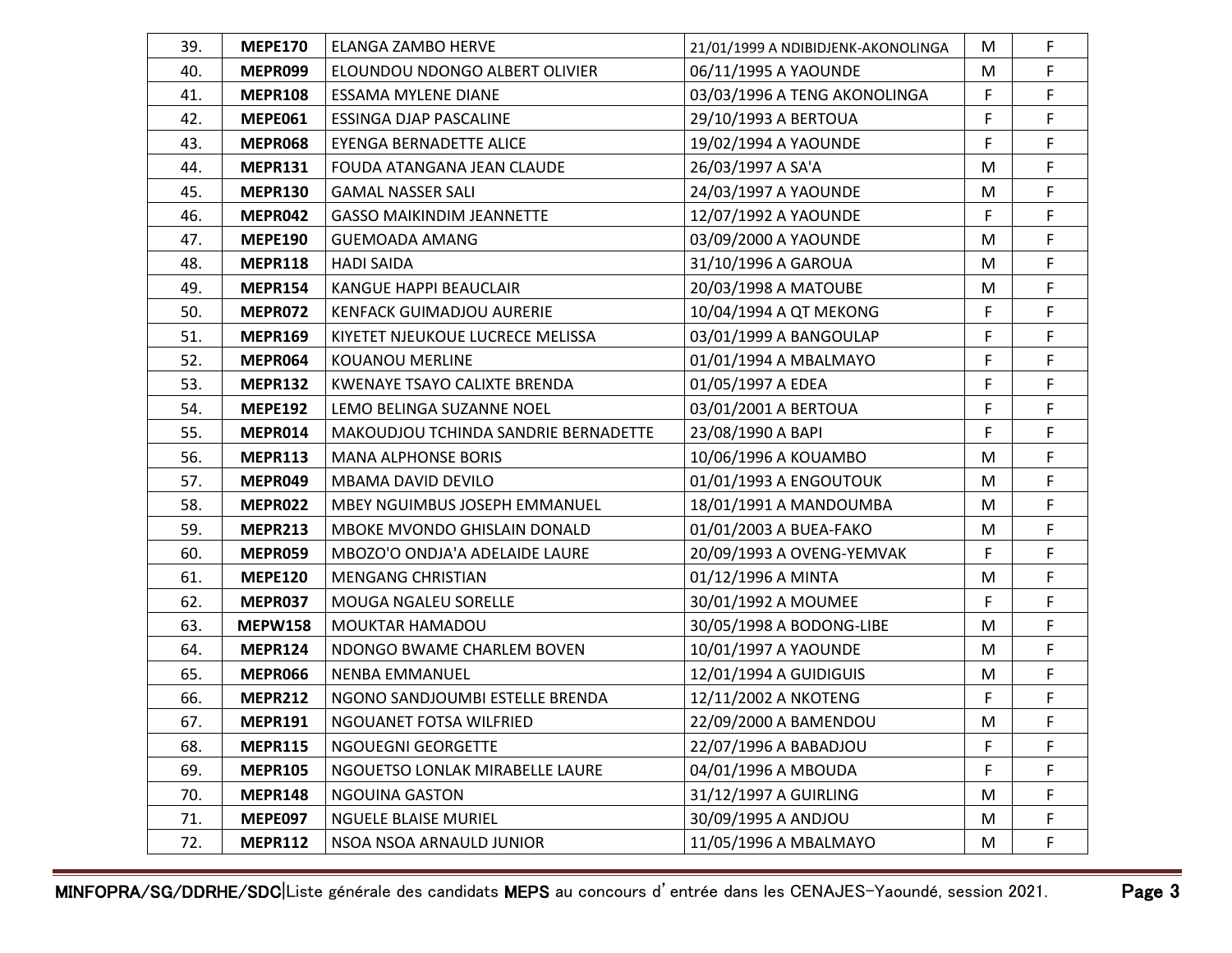| 73. | MEPL047        | <b>NTYAM STEVE JUNIOR</b>        | 03/11/1992 A ZOETELE        | M | F |
|-----|----------------|----------------------------------|-----------------------------|---|---|
| 74. | <b>MEPL095</b> | <b>OBAM EVINA LOUIS</b>          | 08/09/1995 A BOUS-EBOLOWA   | M | F |
| 75. | MEPR051        | <b>ONANA JEAN BAPTISTE</b>       | 03/04/1993 A EBOUGSI        | M | F |
| 76. | MEPR046        | <b>ONGBASSILEK SIMONE</b>        | 25/09/1992 A YAOUNDE        | F | F |
| 77. | MEPL043        | ONGOLO NOAH ARMAND FABRICE       | 12/07/1992 A KRIBI          | M | F |
| 78. | <b>MEPR058</b> | OTTOU MBEDE MARTIN GAETAN        | 19/08/1993 A DOUALA         | M | F |
| 79. | MEPR013        | OYONO NSA HEINRICH               | 21/08/1990 A OVIEDO Espagne | M | F |
| 80. | <b>MEPR166</b> | POUTOUGNIGNI YOUCHAYOU           | 11/12/1998 A KOUPTAMO       | M | F |
| 81. | <b>MEPE019</b> | SAMOMSA AMINATOU HAOUWA          | 09/12/1990 A NGAOUNDERE     | F | F |
| 82. | MEPR083        | SANDJO HERMANN                   | 02/01/1995 A SANTCHOU       | M | F |
| 83. | <b>MEPE055</b> | <b>TAKAM KAMBA ERIC-JULIUS</b>   | 04/06/1993 A AMBAM          | M | F |
| 84. | MEPR008        | TATMEN NKUILAN VIRGINIE PRUDENCE | 06/05/1990 A YAOUNDE        | F | F |
| 85. | <b>MEPR210</b> | TIMINI TCHUELA ULRICH            | 24/09/2002 A DOUALA         | M | F |
| 86. | MEPR056        | <b>TINA RAYMOND</b>              | 21/06/1993 A BANKENG        | M | F |
| 87. | <b>MEPR053</b> | <b>TIODA NOUTSA ERVE</b>         | 22/05/1993 A BAMEGWOU       | M | F |
| 88. | MEPE044        | <b>TOZA NDINGA CHRISTELLE</b>    | 03/08/1992 A BERTOUA        | F | F |
| 89. | <b>MEPR151</b> | TSAFACK NGUIMBOU JACQUELINE      | 23/01/1998 A NKONGSAMBA     | F | F |
| 90. | MEPE004        | <b>TSAGUE MELOUPOU HERMAN</b>    | 25/03/1990 A BALENG         | M | F |
| 91. | <b>MEPR160</b> | VEUMO NTANHANING FRANCLIN JORDAN | 22/08/1998 A FOKOUE         | M | F |
| 92. | <b>MEPR085</b> | YAKA JOSIANE FLOR                | 16/02/1995 A MOUANGUEL      | F | F |
| 93. | <b>MEPR065</b> | YONGWA SYLVIN                    | 01/01/1994 A KOFIDE         | M | F |
| 94. | <b>MEPR203</b> | ZAMBO NDZIE JUSTINE BARBARA      | 04/12/2001 A NKONGOA-MFOU   | F | F |
| 95. | <b>MEPR015</b> | ZLEMA EVA DOGDJA EVA             | 28/09/1990 A KOUSSERI       | F | F |
|     |                |                                  |                             |   |   |

## • ANGLOPHONE CANDIDATES

| 96.  | MEPE093        | ABAH MBELE SAM-CESAR         | 22/08/1995 A GRAND-MBOULAYE | M | A |
|------|----------------|------------------------------|-----------------------------|---|---|
| 97.  | <b>MEPR172</b> | AJECH LESLEY                 | 11/03/1999 A BAMENDA MEZAM  |   | A |
| 98.  | <b>MEPR194</b> | KEMTSOP RINA AZIE            | 25/01/2001 A MENKA SANTA    |   | A |
| 99.  | MEPR005        | <b>KENGBA HENRIETTE</b>      | 08/04/1990 A FONTSA TOUALA  |   | A |
| 100. | MEPR003        | NDOH KELVIN YUH              | 27/02/1990 A NJINIKOM       | M | A |
| 101. | <b>MEPR159</b> | NGWA COURAGE MUNKENG         | 14/07/1998 A NKAMBE         |   | A |
| 102. | <b>MEPR174</b> | NYONG JULIETTE AWAN          | 06/07/1999 A WIDIKUM        |   | A |
| 103. | <b>MEPR181</b> | SONFACK MALESSONG LOIC KEVIN | 10/02/2000 A FONGO-TOGO     | M | A |